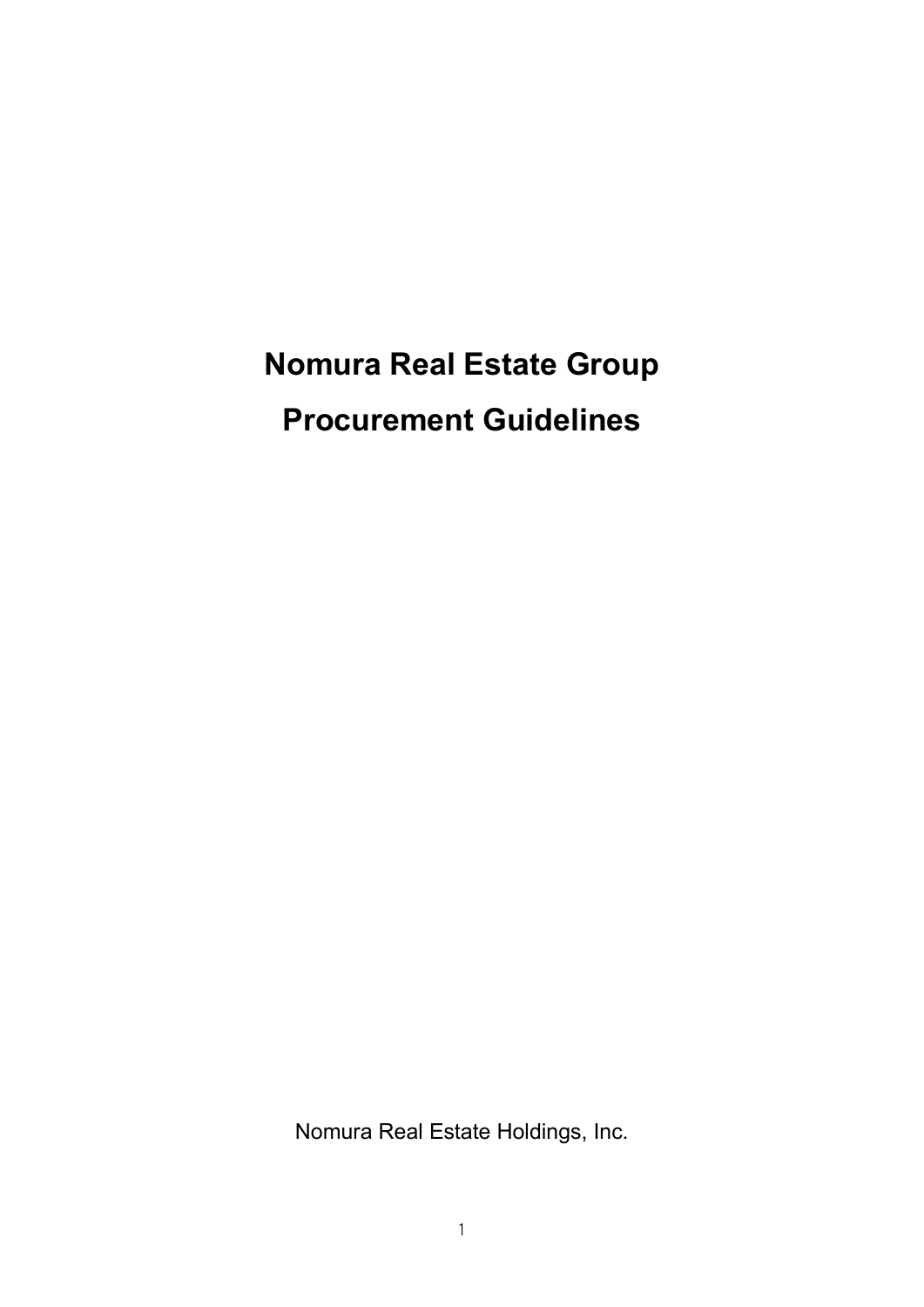## Introduction

The Nomura Real Estate Group has established Our Group Vision as our corporate philosophy.

Our Group Vision clarifies what the Nomura Real Estate Group needs to do in order to respond to social changes and the diverse needs of society and to achieve continuous corporate growth.

Furthermore, the United Nations adopted the Sustainable Development Goals (SDGs) in September 2015, setting 17 goals and 169 targets for realizing a sustainable world. We recognize that these issues and goals are deeply related to the business of the Nomura Real Estate Group.

We have established the Nomura Real Estate Group Procurement Guidelines in order to face these social issues with sincerity and continue to create new value through our business.

In addition to ourselves conducting business activities in accordance with these Guidelines, we hope to promote these initiatives by gaining the cooperation of the suppliers and business partners within our supply chain.

We ask for your cooperation in understanding the purpose of these Guidelines and applying them to your own business activities and those of your supplier companies.

Nomura Real Estate Holdings, Inc.

(Ver.20210721)

―――――――――――――Our Group Vision―――――――――――――

# New Value, Real Value

Integrating all that is precious to people and communities,

we build cities---- dynamic stages that connect today with tomorrow's possibilities,

and embrace every moment of life's pursuits.

We create new value, social value, and above all, real value.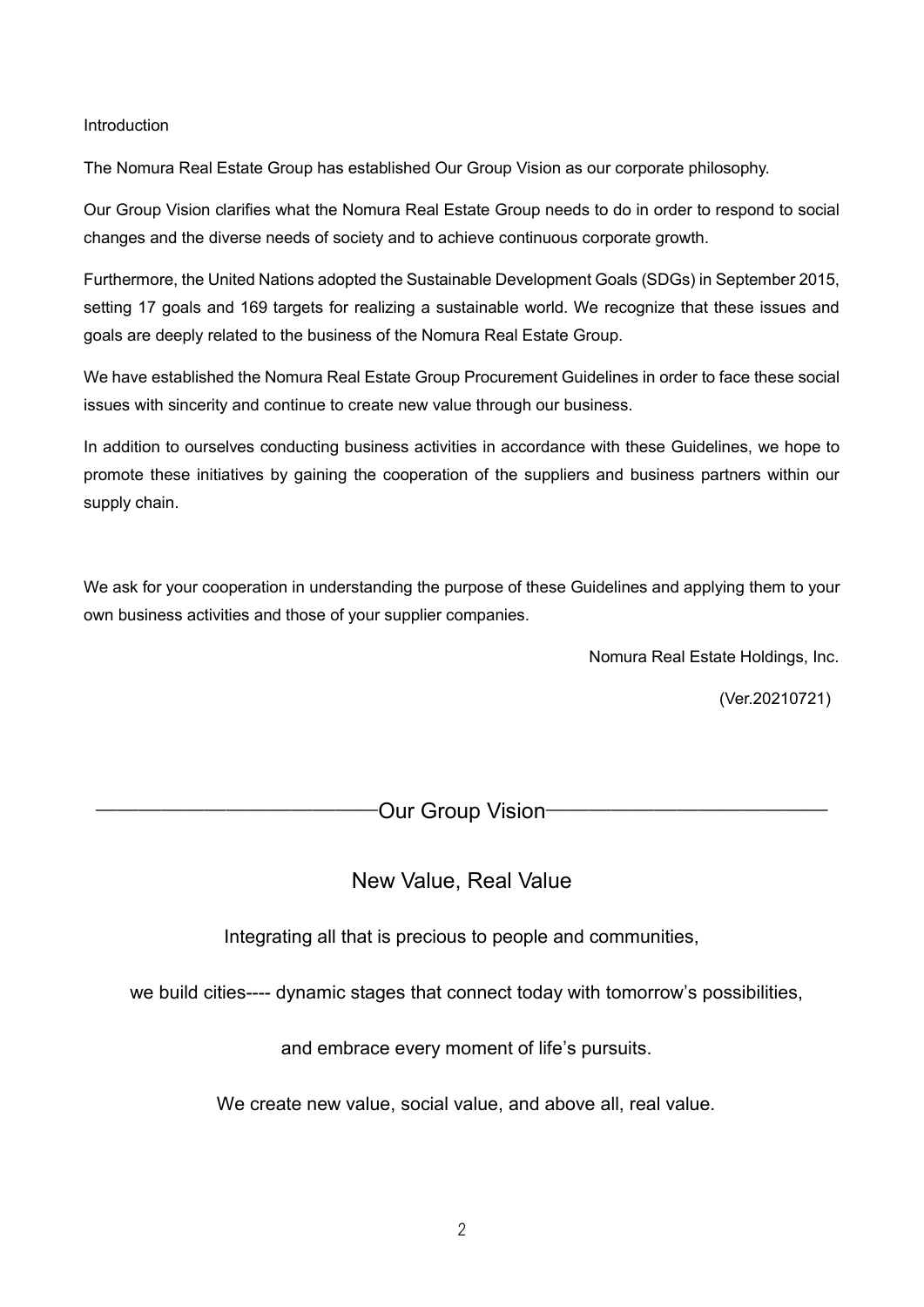# Procurement Guidelines

# **I. Establishment of Compliance**

(1) Respect all social norms and relevant regulations, as well as agreements and promises, in all countries and regions where your business activities are carried out, understand the requirements of the international community and conduct corporate activities based on appropriate business practices and corporate ethics.

## **II. Respect for Human Rights**

- (2) Respect the dignity and basic human rights of all people, including customers, suppliers and employees, and do not engage in discrimination or harassment for reasons of race, ethnic group, age, religion, beliefs, gender, nationality, social status, existence of disability, sexual orientation, gender identity, physical features, existence of illness, or any other reason.
- (3) In addition to ensuring equal employment opportunities, comply with labor-related laws and regulations and rules of employment, implement appropriate labor management, and work to maintain and improve sound and pleasant working environments.
- (4) Along with carefully managing safety and health and preventing industrial accidents, endeavor to maintain physical and mental health and create well-ordered workplaces.
- (5) Do not engage in unfair labor practices such as forced labor and child labor, and endeavor to take appropriate care to ensure that such unfair labor practices do not occur in suppliers.
- (6) Give consideration to culture and customs as well as local residents and communities in regions where your business activities are conducted.

#### **III. Fair Business Activities**

- (7) In relationships with public employees and the like (including deemed public employees and foreign public employees), maintain sound relationships and do not provide entertainment or exchange gifts in ways that conflict with the National Public Service Ethics Act and Regulations and related national and local laws and regulations, etc.
- (8) Do not request, give or receive from suppliers entertainment or gifts that deviate from sound business customs and social norms.
- (9) Exclude all relationships with anti-social forces and groups that pose a threat to social order and security or obstruct fair economic activities. Also, resolutely challenge and totally reject any transactions with or unreasonable demands by such forces or groups.
- (10) Comply with anti-monopoly, prevention of unfair competition and intellectual property rights legislation and related laws and regulations, and endeavor to treat suppliers, competitors and others fairly, without engaging in acts constituting abuse of a dominant market position, blocking of transactions or other such conduct.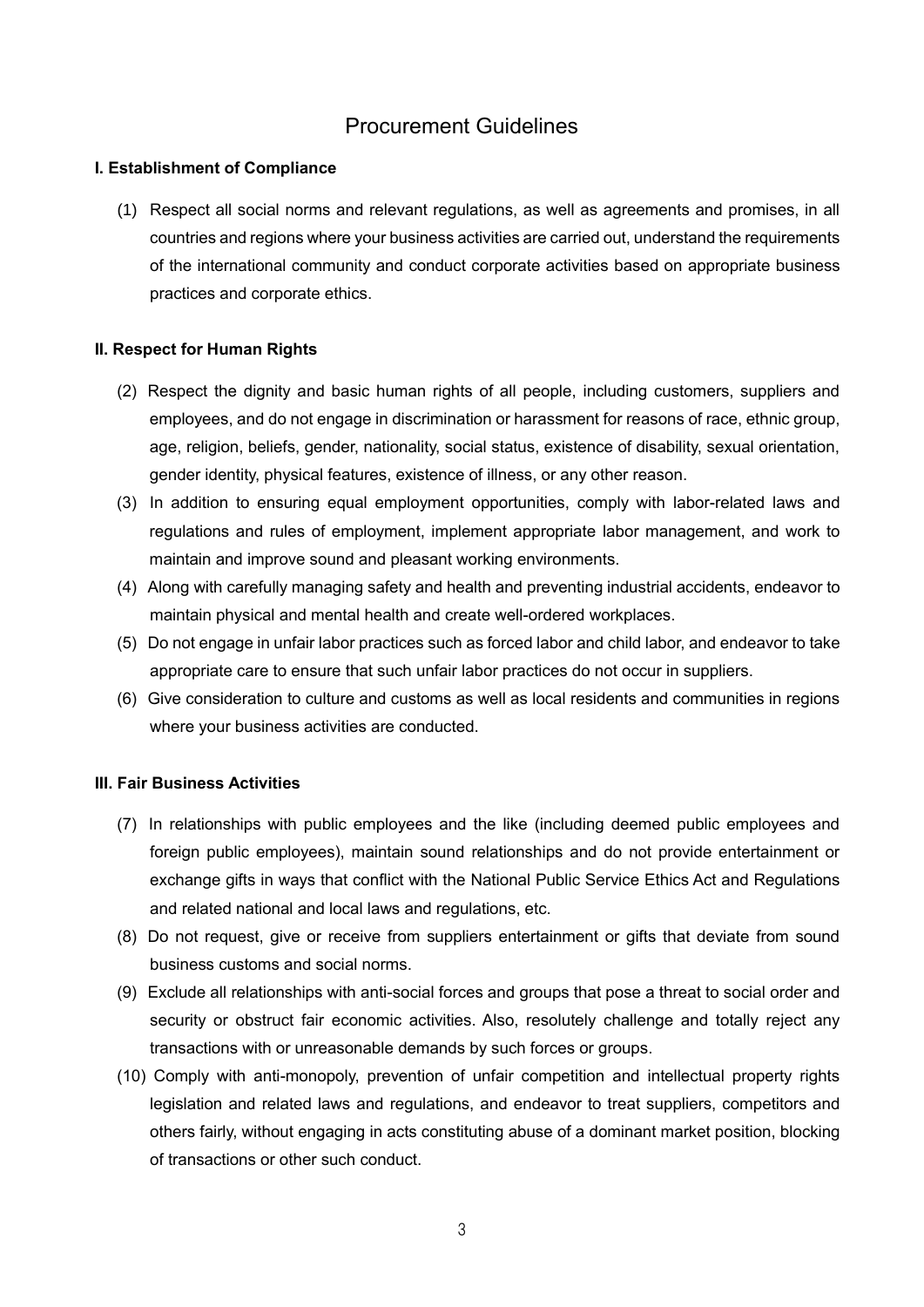- (11) Do not infringe or improperly use copyright, patents, trademark rights, design rights or other intellectual property rights.
- (12) Do not participate in money laundering, embezzlement, fraud or any other form of corrupt conduct.
- (13) Carry out appropriate disclosure to customers and society and also endeavor to provide necessary information in an appropriate manner.

# **IV. Consideration for the Environment**

- (14) Endeavor to make continuous improvements for reducing environmental impacts in order to build a sustainable society.
- (15) Comply with environmental laws and regulations in the countries and regions where your business activities are carried out.
- (16) Endeavor to reduce emissions of greenhouse gases and contaminants and conserve resources through the life cycles of goods, products and services.
- (17) Endeavor to appropriately manage hazardous chemicals and reduce the amounts used.
- (18) Endeavor to reduce and appropriately manage waste.
- (19) Endeavor to implement development and greening, taking into consideration the surrounding environment and biodiversity.
- (20) When procuring raw materials, take into consideration the conservation of biodiversity and sustainable use of resources. In particular, when procuring wood and wood products, take due care not to use illegal logged timber and endeavor to use wood that has been produced by sustainable methods, such as recycled wood and certified wood.

#### **V. Ensuring and Improving Quality**

- (21) Create appropriate quality management and quality assurance systems for the goods, products and services provided, and in addition to ensuring the required quality, work to constantly improve quality.
- (22) Correctly identify diverse needs and endeavor to provide goods and services that are friendly and beneficial to societies seeking safety and quality.
- (23) In providing goods, products and services, take into consideration the convenience and comfort of users through universal design and other such measures.
- (24) In keeping with the demands of society in relation to ethical procurement, recognize the impact that your business activities in the supply chain have on the environment and society, and endeavor to disclose that information as necessary.

#### **VI. Ensuring Information Security**

(25) Give careful consideration to the handling of personal, private and confidential information, and